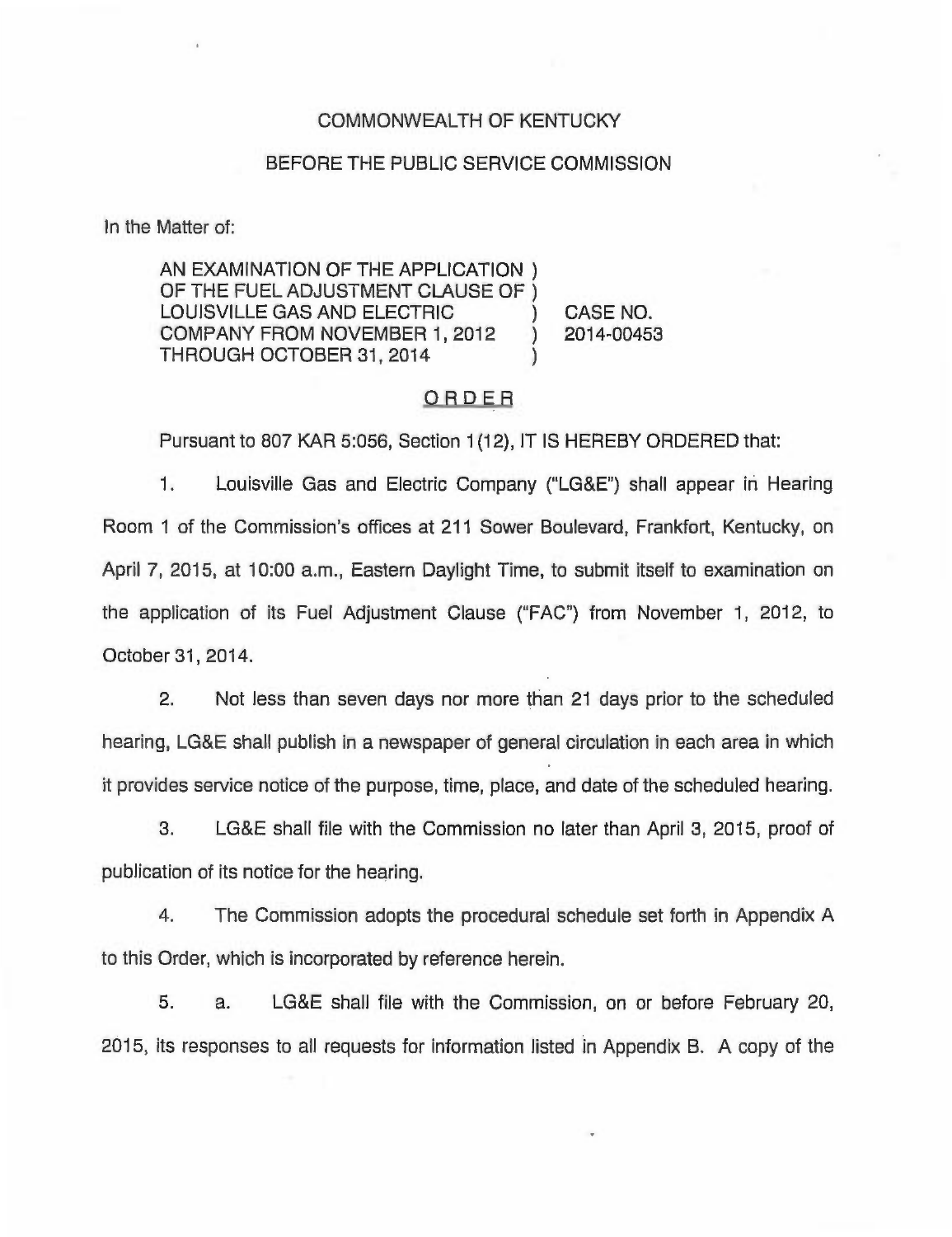responses to requests for information submitted in paper format, as required under 807 KAR 5:001, Section 8(3), shall be appropriately bound, tabbed and indexed and shall include the name of the witness responsible for responding to the questions related to the information provided.

b. Each response shall be answered under oath or, for representatives of a public or private corporation or a partnership or association or a governmental agency, be accompanied by a signed certification of the preparer or the person supervising the preparation of the response on behaff of the entity that the response is true and accurate to the best of that person's knowledge, information, and belief formed after a reasonable inquiry.

c. A party shall make timely amendment to any prior response if it obtains information which indicates that the response was incorrect when made or, though correct when made, is now incorrect in any material respect.

d. For any request to which a party refuses to furnish all or part of the requested information, that party shall provide a written explanation of the specific grounds for its failure to completely and precisely respond.

e. Careful attention shall be given to copied material to ensure its legibility. When the requested information has been previously provided in this proceeding in the requested format, reference may be made to the specific location of that information in responding to this request. When applicable, the requested information shall be separately provided for total company operations and jurisdictional operations.

-2- Case No. 2014-00453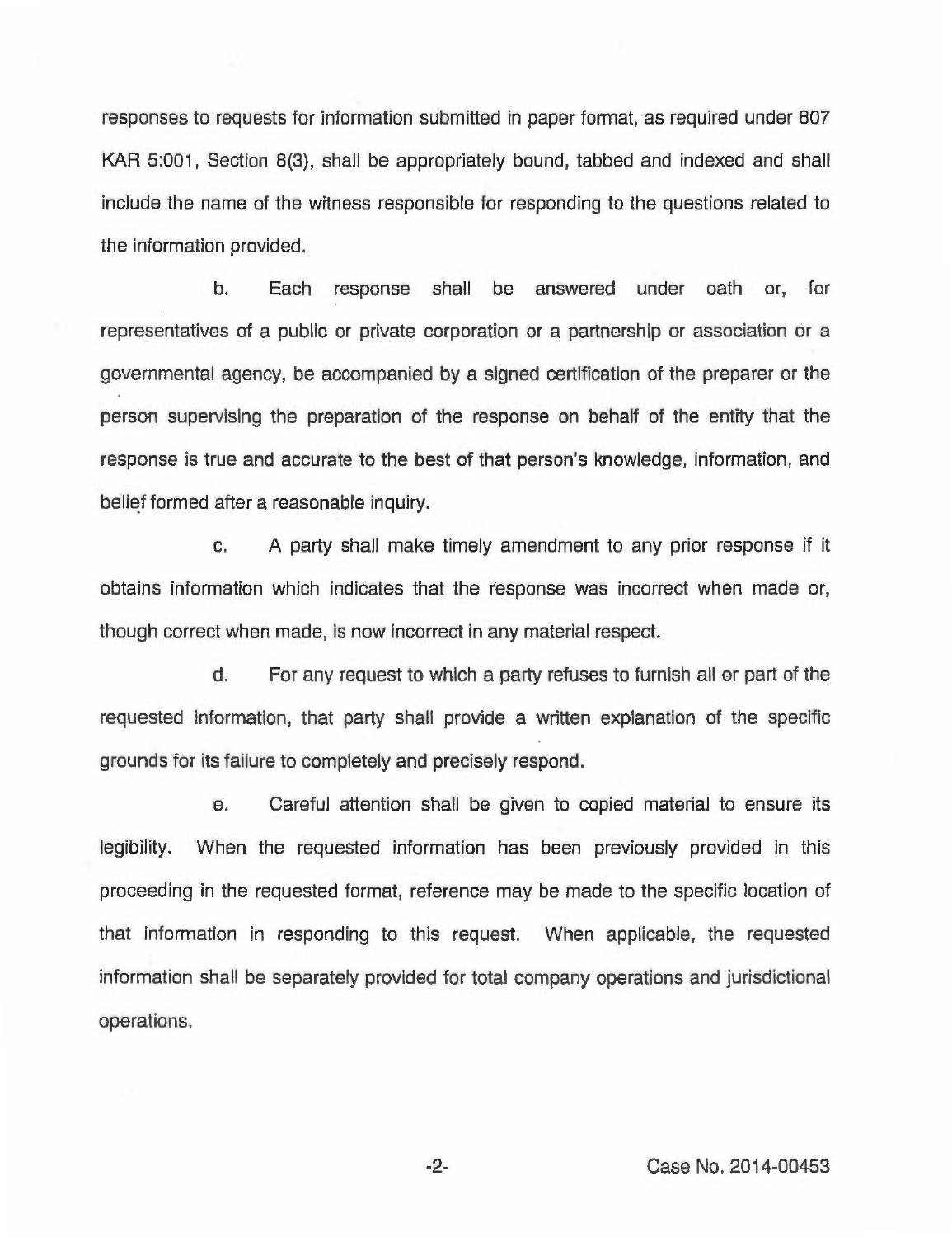f. A party filing a document containing personal information shall, in accordance with 807 KAR 5:001, Section 4(10), encrypt or redact the document so that personal information cannot be read.

6. LG&E shall, on or before February 20, 2015, file with the Commission written direct testimony of the witnesses LG&E intends to call at the scheduled hearing in this matter. The written direct testimony of these witnesses shall address, inter alia, the following issues:

a. The reasonableness of LG&E's fuel procurement practices during the review period;

b. Coal suppliers' adherence to contract delivery schedules during the review period;

c. LG&E's efforts to ensure coal suppliers' adherence to contract delivery schedules during the review period;

d. LG&E's efforts to maintain the adequacy of its coal supplies in light of any coal supplier's inability or unwillingness to make contract coal deliveries;

e. Any changes in coal market conditions that occurred during the review period or that LG&E expects to occur within the next two years that have significantly affected or will significantly affect LG&E's coal procurement practices; and

f. Any changes in the wholesale electric power market that occurred during the review period or that LG&E expects to occur within the next two years that have significantly affected or will significantly affect LG&E's electric power procurement practices,

-3- Case No. 2014-00453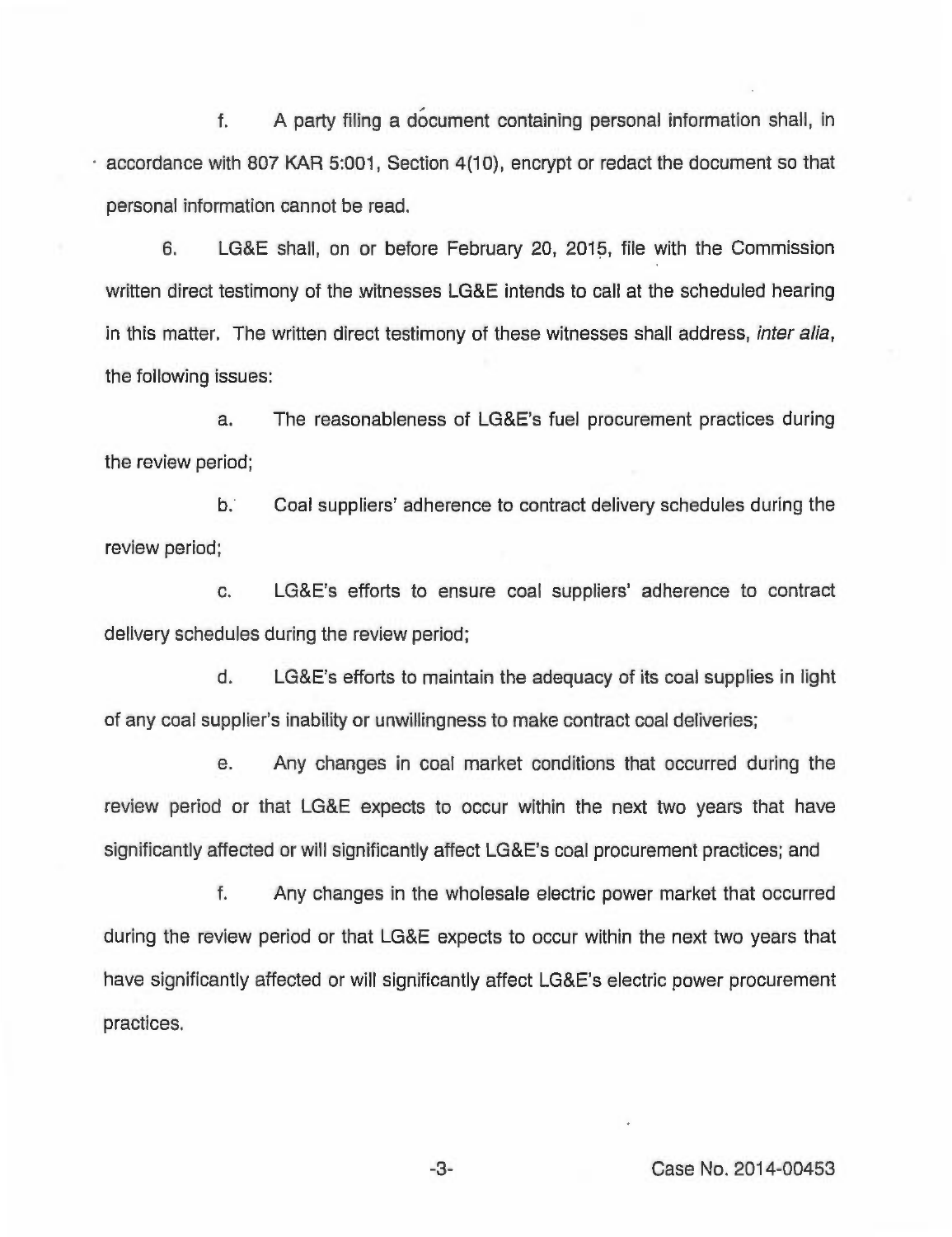7, At the scheduled hearing in this matter, neither opening statements nor summarization of direct testimony shall be permitted.

8. Unless otherwise ordered by the Commission, the electronic filing procedures set forth in 807 KAR 5:001, Section 8, shall be followed when filing papers in this proceeding.

9. Pursuant to 807 KAR 5:001, Section 8, unless a party granted leave to intervene states its objection to the use of electronic filing procedures in a motion for intervention, the party shall be deemed to have consented to the use of electronic filing procedures and the service of all papers, including Orders of the Commission, by electronic means; the party shall file with the Commission, within seven days of the date of an Order of the Commission granting the intervention, a written statement that the party waives any right to service of Commission Orders by United States mail; and that the party, or the party's authorized agent, possesses the facilities to receive electronic transmissions.

10. Intervenors may serve interrogatories and requests for production of documents upon LG&E in accordance with the procedural schedule set forth in Appendix A.

11. All documents that LG&E filed with the Commission pursuant to 807 KAR 5:056, Sections 1(7) and 1(9), for the period under review are incorporated by reference into the record of this proceeding.

-4- Case No. 2014-00453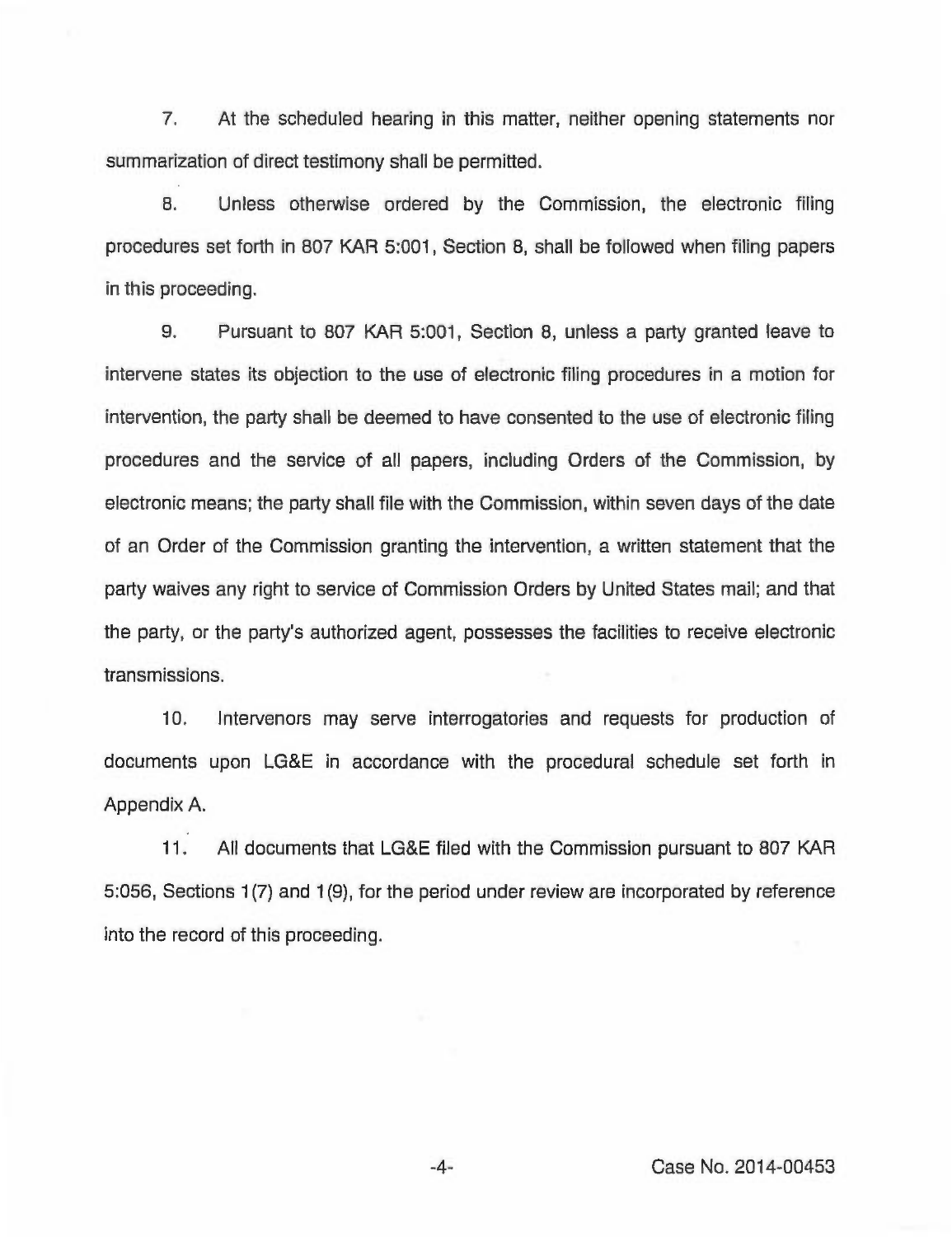12. The records of Case Nos. 2013-00264,<sup>1</sup> 2013-00447,<sup>2</sup> and 2014-00228<sup>3</sup> are incorporated by reference into this proceeding.

13. Any intervening party that intends to file testimony in this matter shall advise the Commission in writing of its intent to do so and shall, no later than March 23, 2015, move for modification of the procedural schedule, if necessary, to permit the filing of its testimony.

14. A person who submits a motion to intervene after February 26, 2015, and, upon a showing of good cause, is granted full intervention shall accept and abide by the existing procedural schedule.

15. Motions for extensions of time shall be made in writing and will be granted only upon a showing of good cause.

By the Commission

**ENTERED** 

FEB 05 2015 **KENTUCKY PUBLIC** 

ATTEST:

Trimba for

Executive Director

<sup>1</sup> Case No. 2013-00264, An Examination of the Application of the Fuel Adjustment Clause of Louisville Gas and Electric Company from November t, 2012 through April 30, 2013 (Ky. PSC Nov. 15, 2013).

 $2^2$  Case No. 2013-00447, An Examination of the Application of the Fuel Adjustment Clause of Louisville Gas and Electric Company from May t, 20t3 through October 3f, 2013 (Ky. PSC June 2, 2014).

<sup>3</sup> Case No. 2014-00228, An Examination of the Application of the Fuel Adjustment Clause of Louisville Gas and Electric Company from November 1, 2013 through April 30, 2014 (filed Aug. 13, 2014).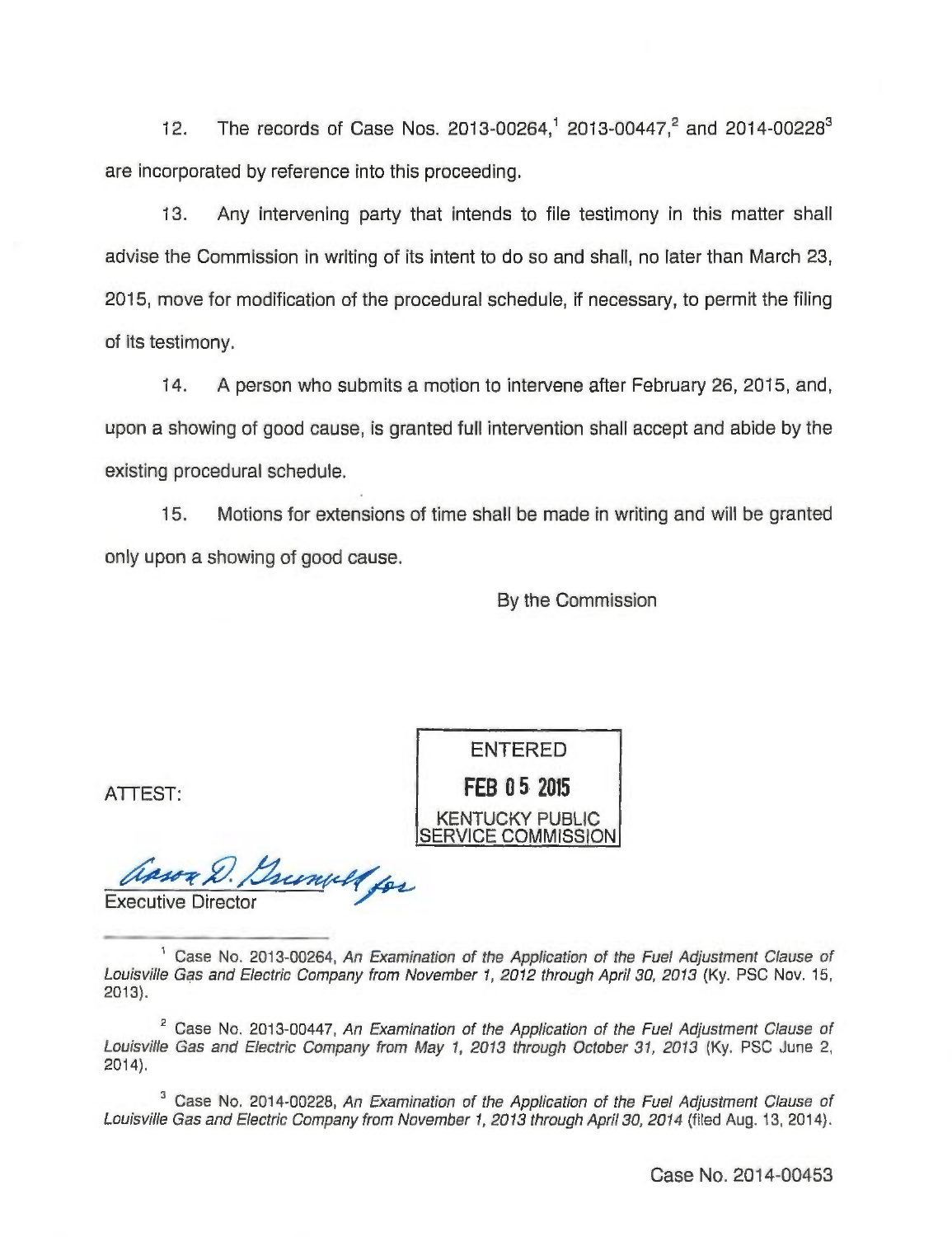# APPENDIX A

# APPENDIX TO AN ORDER OF THE KENTUCKY PUBLIC SERVICE<br>COMMISSION IN CASE NO. 2014-00453 DATED FEB 05 2015

| LG&E shall file with the Commission the direct testimony<br>of its witnesses in verified prepared form and the responses to<br>requests for information set forth in Appendix B no later than 02/20/2015 |
|----------------------------------------------------------------------------------------------------------------------------------------------------------------------------------------------------------|
|                                                                                                                                                                                                          |
| Intervenors and Commission Staff may serve interrogatories and<br>requests for production of documents upon LG&E no                                                                                      |
| LG&E shall file with the Commission responses to<br>interrogatories and requests for production of documents no                                                                                          |
|                                                                                                                                                                                                          |
| Public Hearing is to begin at 10:00 a.m., Eastern Daylight Time,<br>in Hearing Room 1 of the Commission's offices at 211 Sower<br>Boulevard, Frankfort, Kentucky, for the purpose of                     |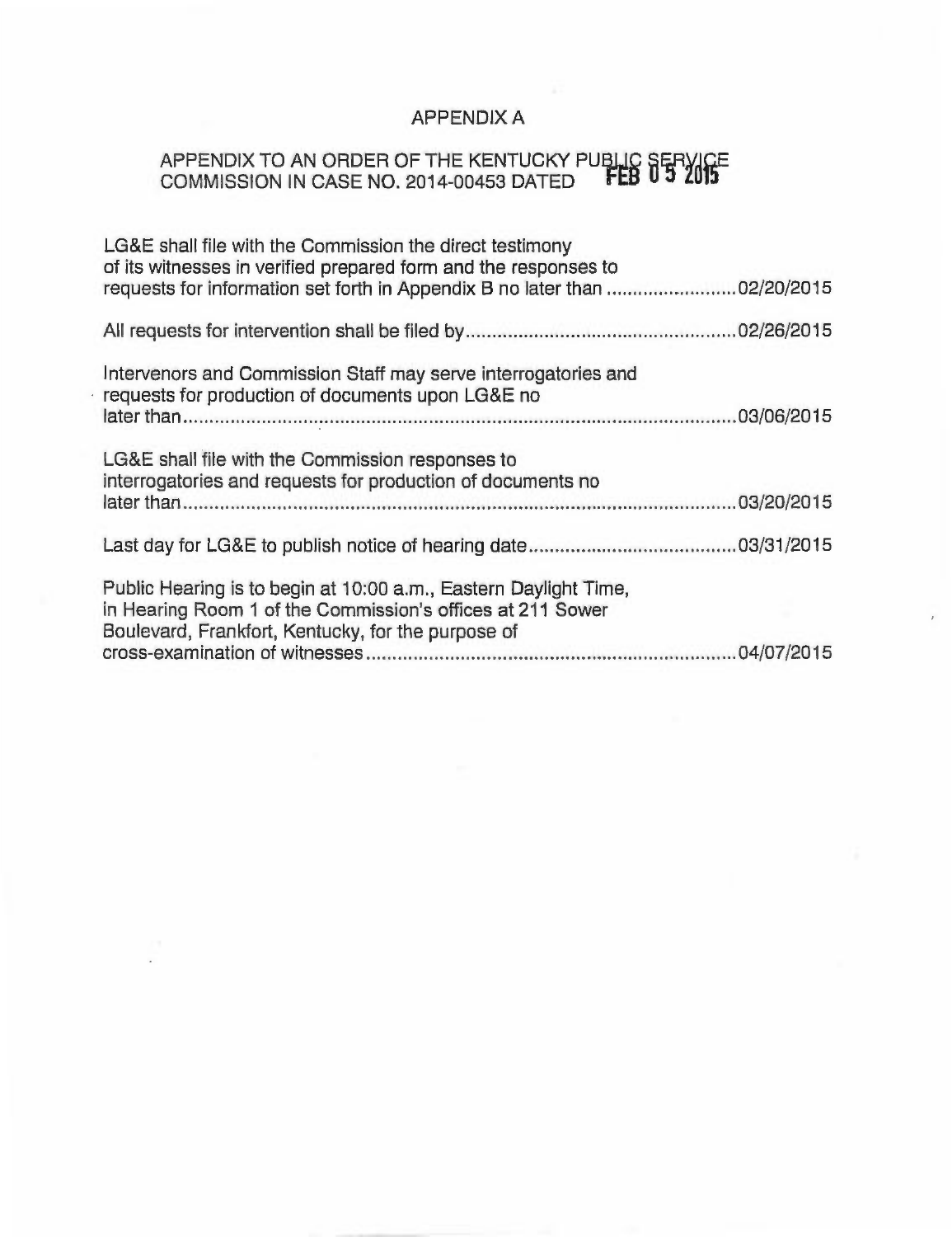## APPENDIX B

## APPENDIX TO AN ORDER OF THE KENTUCKY PUBLIC SERVICE<br>COMMISSION IN CASE NO. 2014-00453 DATED FEB 0 5 2015 COMMISSION IN CASE NO. 2014-00453 DATED

1. If a change in the base fuel cost is proposed, state the month to be used as the base period (b). If the base period results in a fuel cost other than one representative of current costs as prescribed by 807 KAR 5:056, Section 1(2), explain why this base period was selected. If no change is proposed, include an explanation of the reason(s) LG&E believes the current base period fuel cost should remain unchanged.

2. Provide a calculation of the fossil fuel costs F(b) that LG&E proposes to use to calculate the base period fuel cost. This calculation shall show each component of F(b) as defined by 807 KAR 5:056. Explain why the fuel cost in the selected base period is representative of the level of fuel cost currently being experienced by LG&E.

3. Provide a schedule showing each component of sales as defined by 807 KAR 5:056 in the selected base period (b). Explain why LG&E believes that the sales in the selected base period (b) are representative of the level of kWh sales that LG&E will derive from the level of fuel cost incurred during the selected base period (b).

4. Provide a schedule showing the calculation of LG&E's proposed increase or decrease in its base fuel cost per kWh to be incorporated into its base rate.

5. Provide LG&E's most recent projected fuel requirements for the years 2015 and 2016 in tons and dollars.

6. Provide LG&E's most recent sales projections for the years 20I5 and 2016 in kWh and dollars.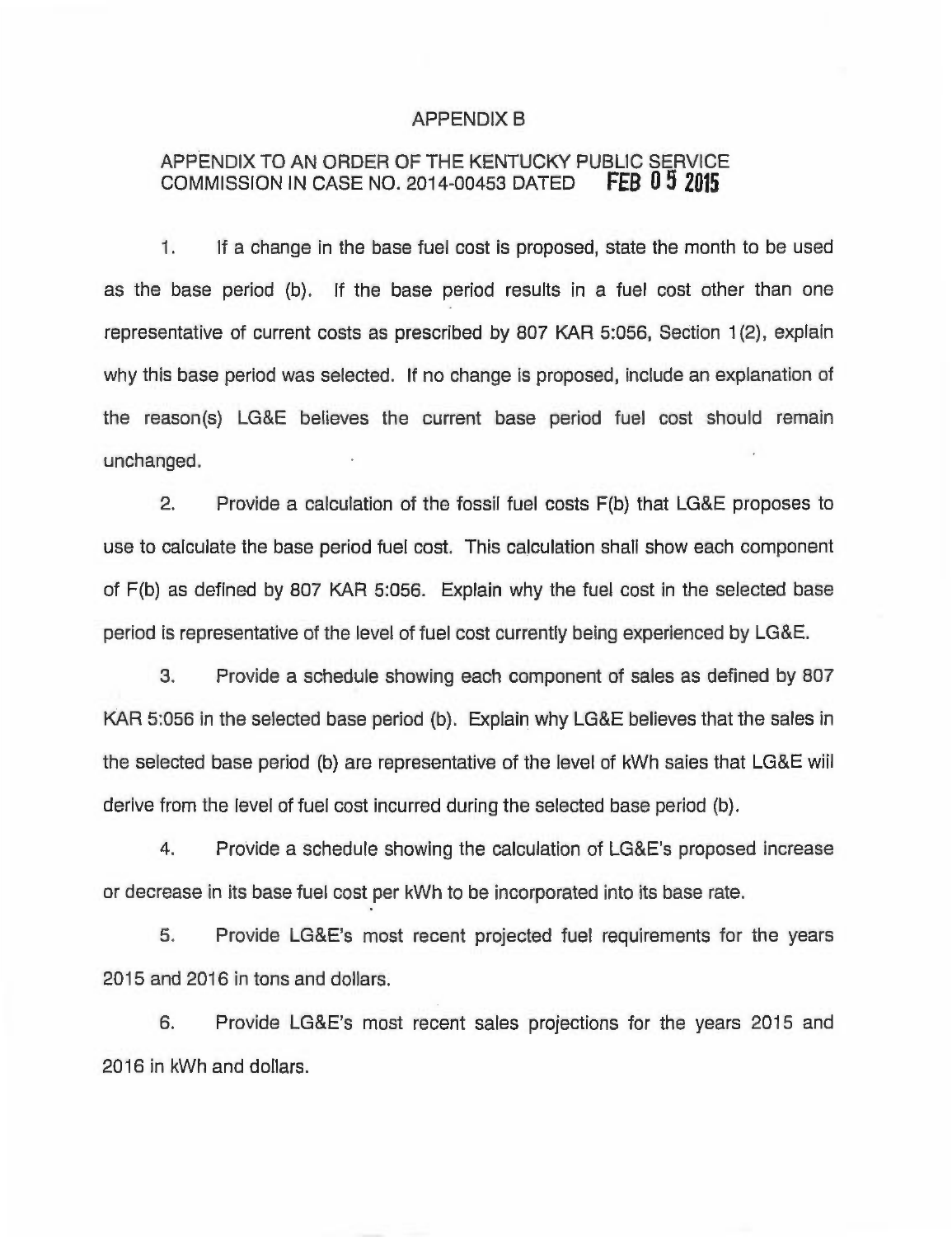7. Provide separately the amounts of power purchases used in the calculation of sales provided in response to Item 3.

8. Provide separately the amounts of intersystem power sales used in the calculation of sales provided in response to Item 3.

9. Provide the planned maintenance schedule for each of LG&E's generating units for the years 2015 and 2016.

10. For the years ending October 31, 2013, and October 31, 2014, provide:

a. Maximum annual system demand; and

b. Average annual demand.

11. List all firm power commitments for LG&E for the years 2015 and 2016 for (a) purchases and (b) sales. This list shall identify the other party (buyer or seller), the amount of commitment in MW, and the purpose of the commitment (e.g., peaking, emergency).

12. Provide a monthly billing summary for all sales to all electric utilities for the period May 1, 2014, through October 31, 2014.

13. a. Provide a schedule of the calculation of the 12-month average line loss by month for November 2012 through October 2014.

b. Describe the actions that LG&E has taken to reduce line loss during this period.

14. List LG&E's scheduled, actual, and forced outages between May 1, 2014, and October 31, 2014.

15. For each existing fuel contract categorized as long-term (i.e., one year or more in length), provide:

> -2- Appendix B Case No. 2014-00453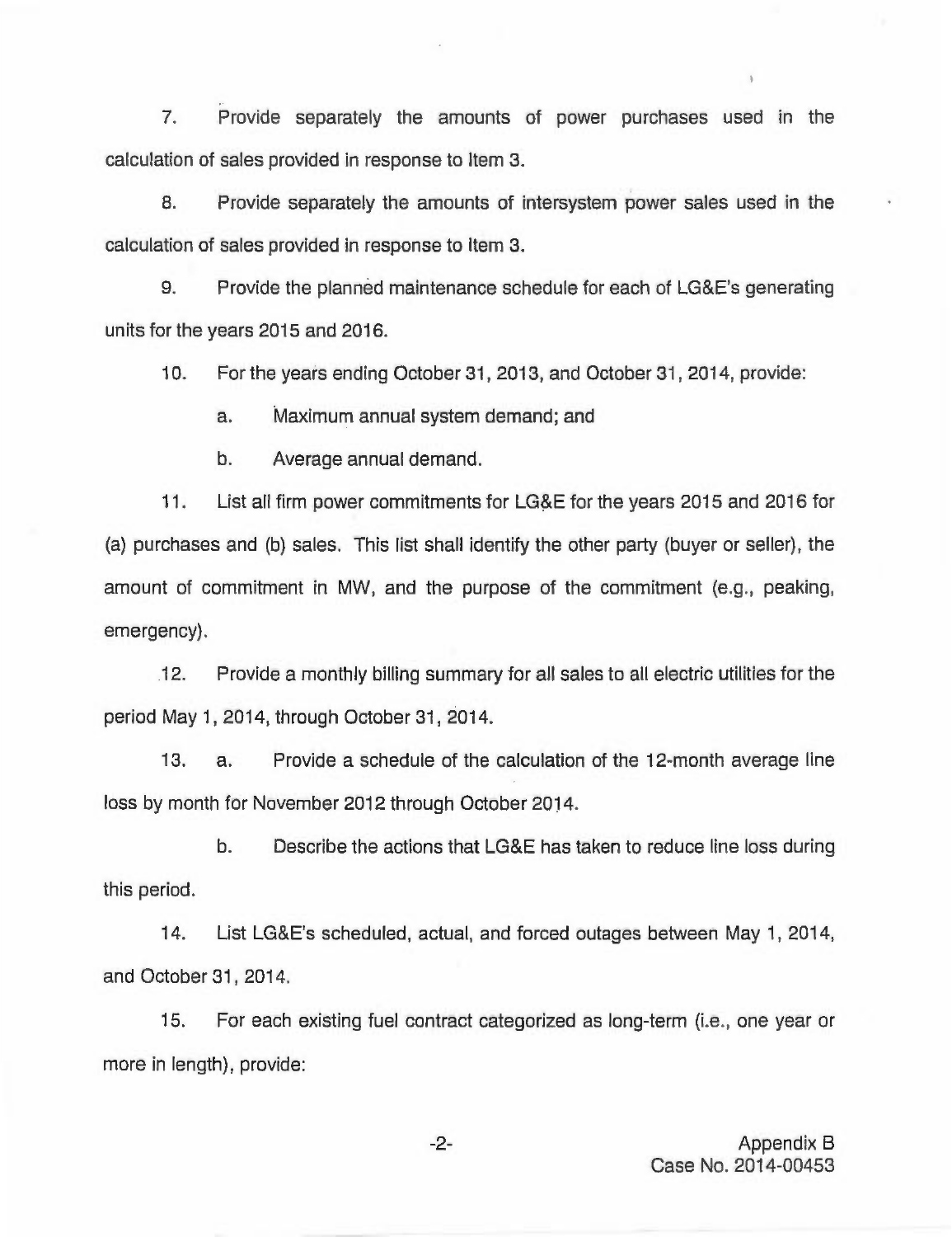a. Supplier's name and address;

b. Name and location of production facility;

c. Date when contract was executed;

d. Duration of contract;

e. Date(s) of each contract revision, modification, or amendment;

f. Annual tonnage requirements;

g. Actual annual tonnage received since the contract's inception;

h. Percent of annual requirements received during the contract's term;

i. Base price in dollars per ton;

j. Total amount of price escalations to date in dollars per ton; and

k. Current price paid for coal under the contract in dollars per ton  $(i +$ 

 $\mathbf{i}$ .

16. Provide a schedule of the present and proposed rates that LG&E seeks to change pursuant to 807 KAR 5:056, shown in comparative form.

17. Provide a statement showing by cross-outs and italicized inserts all proposed changes in rates. A copy of the current tariff may be used.

18. a. State whether LG&E regularly compares the price of its coal purchases with those paid by other electric utilities.

b. If the response is yes, state:

(1) The utilities that are included in this comparison and their locations; and

(2) How LG&E's prices compare with those of the other utilities for the review period. Include all prices used in the comparison in cents per MMbtu.

> -3- Appendix B Case No. 2014-00453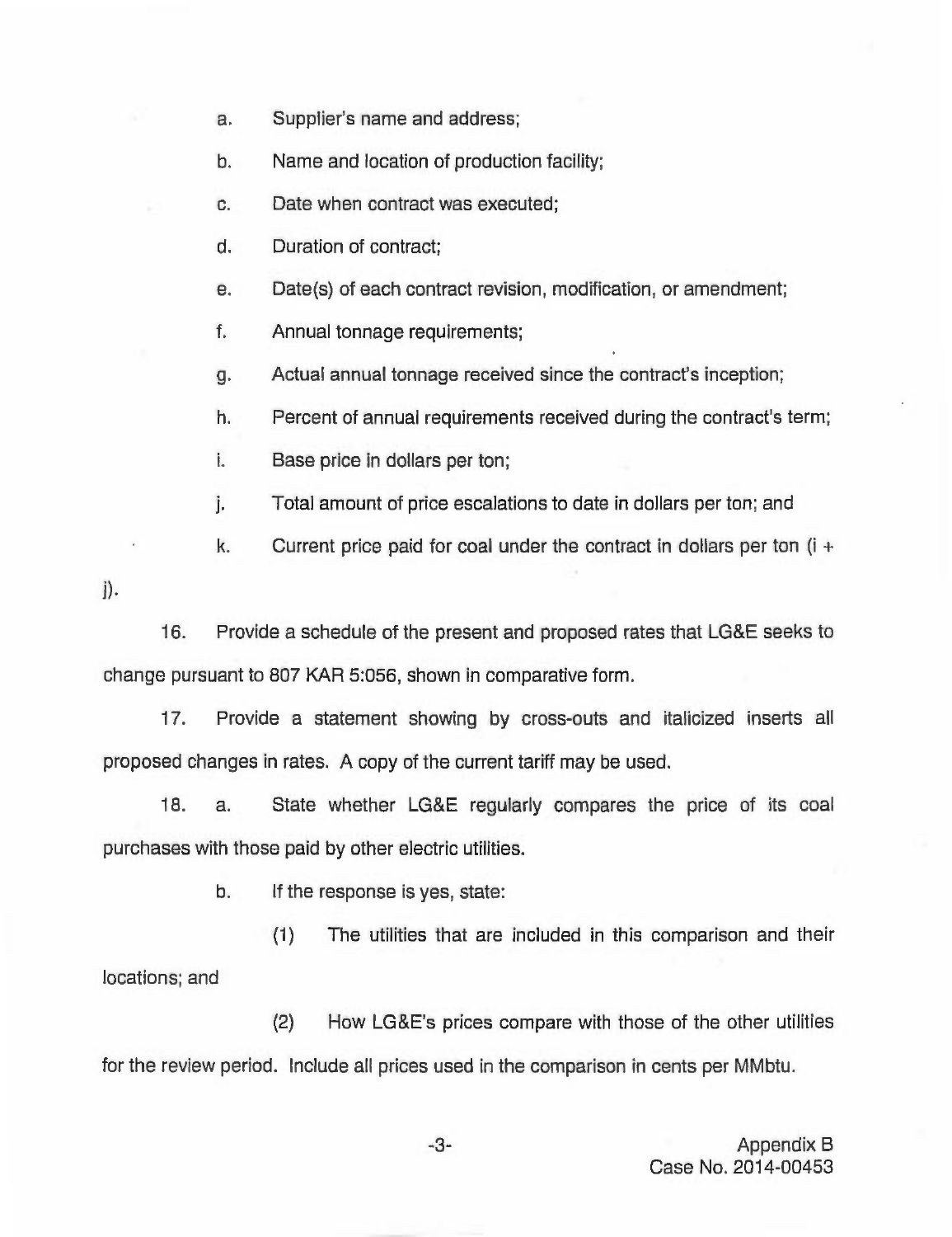19. For the period under review by generating station, list the percentages of LG&E's coal delivered by:

a. Rail;

b. Truck; and

c. Barge.

20. For each generating station, state the methods of coal delivery currently available.

21. a. State LG&E's coal inventory level in tons and in number of days' supply as of October 31, 2014. Provide this information by generating station and in the aggregate.

b. Describe the criteria used to determine the number of days' supply.

c. Compare LG&E's coal inventory as of October 31, 2014, to its inventory target for that date for each plant and for total inventory.

d. If actual coal inventory exceeds inventory target by ten days' supply, state the reasons for the additional inventory.

e. (1) State whether LG&E expects any significant changes in its current coal inventory target within the next 12 months.

(2) If the response is yes, state the expected change and the reasons for this change.

22. a. State whether LG&E has audited any of its coal contracts during the period from May 1, 2014, to October 31, 2014.

b. If the response is yes, for each audited contract:

(1) Identify the contract;

Appendix B Case No. 2014-00453

 $-4-$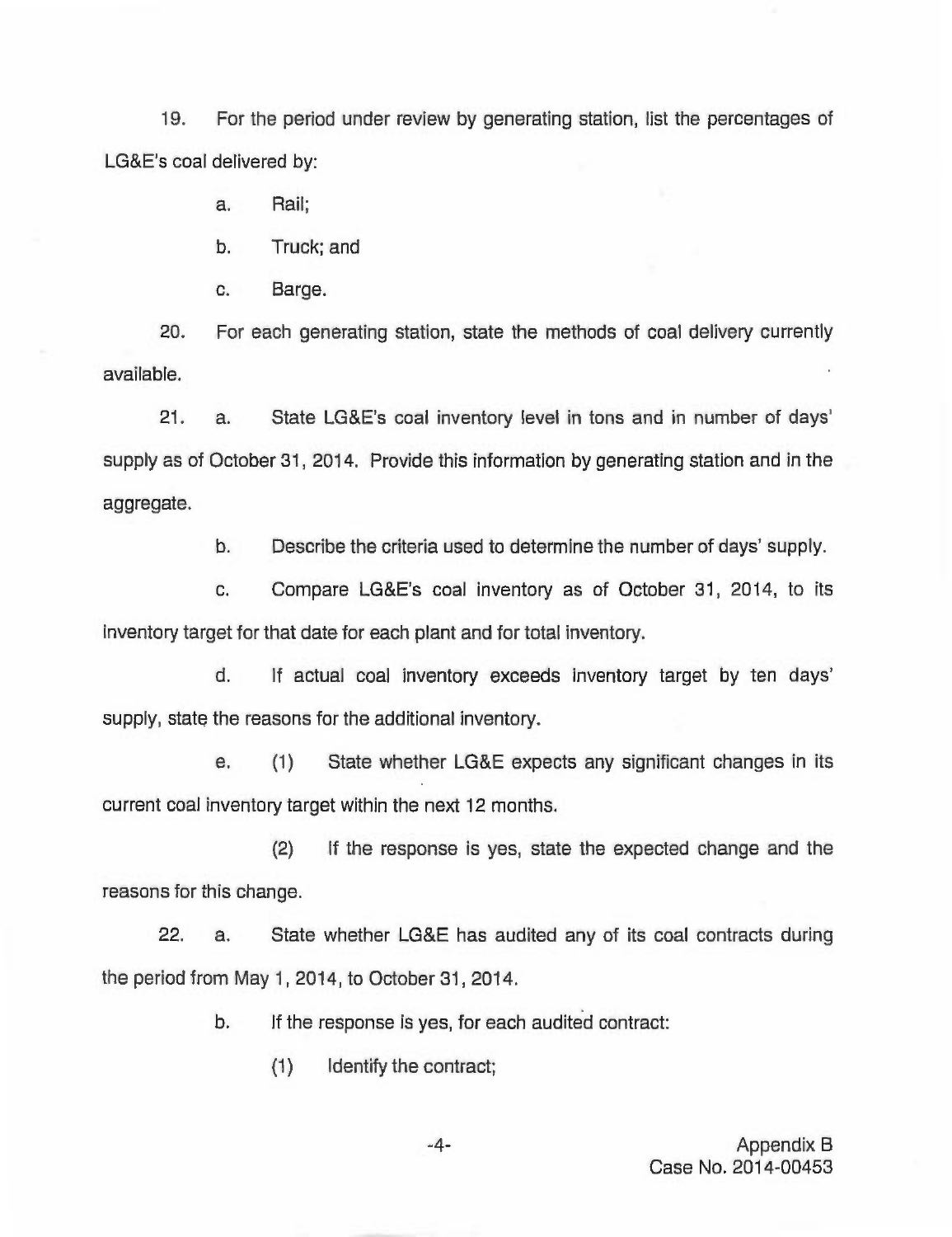- (2) Identify the auditor;
- (3) State the results of the audit; and
- (4) Describe the actions that LG&E took as a result of the audit.

23. a. State whether LG&E has received any customer complaints regarding its FAC during the period from May 1, 2014, to October 31, 2014.

b. If the response is yes, for each complaint, state:

- (1) The nature of the complaint; and
- (2) LG&E's response.

24. a. State whether LG&E is currently involved in any litigation with its current or former coal suppliers.

- b. If the response is yes, for each litigation:
	- (1) Identify the coal supplier;
	- (2) Identify the coal contract involved;
	- (3) State the potential liability or recovery to LG&E;
	- (4) List the issues presented; and
	- (5) Provide a copy of the complaint or other legal pleading that

initiated the litigation and any answers or counterclaims. If a copy has previously been filed with the Commission, provide the date on which it was filed and the case in which it was filed.

c. State the current status of all litigation with coal suppliers.

25. List each written coal supply solicitation issued during the period May 1, 2014, to October 31, 2014.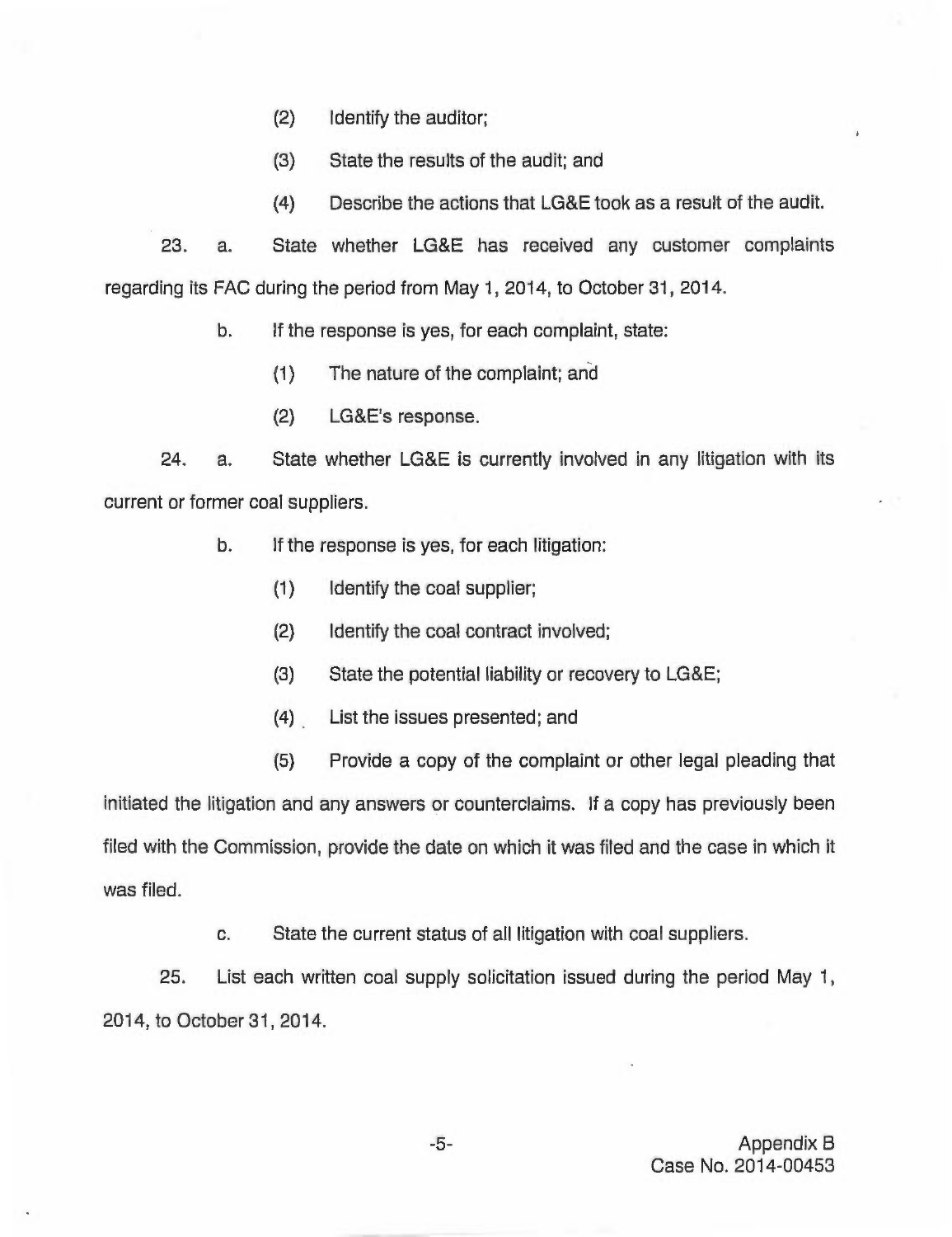a. For each solicitation, provide the date of the solicitation (contract or spot), the quantities solicited, a general description of the quality of coal solicited, the time period over which deliveries were requested, and the generating unit(s) for which the coal was intended.

b. For each solicitation, state the number of vendors to whom the solicitation was sent, the number of vendors who responded, and the selected vendor. Provide the bid tabulation sheet or corresponding document that ranks the proposals. (This document shall identify all vendors who made offers.) State the reasons for each selection. For each lowest-cost bid not selected, explain why the bid was not selected,

26. List each oral solicitation for coal supplies issued during the period from May 1, 2014, to October 31, 2014.

a. For each solicitation, state why the solicitation was not written, the date(s) of the solicitation, the quantities solicited, a general description of the quality of coal solicited, the time period over which deliveries were requested, and the generating unit(s) for which the coal was intended.

b. For each solicitation, identify all vendors solicited and the vendor selected. Provide the bid tabulation sheet or other document that ranks the proposals. (This document shall identify all vendors who made offers.) State the reasons for each selection. For each lowest-cost bid not selected, explain why the bid was not selected.

27. For the period from May 1, 2014, to October 31, 2014, list each vendor from whom coal was purchased and the quantity and nature of each purchase (e.g., spot or contract). For the period under review in total, provide the percentage of purchases that were spot versus contract. For contract purchases, state whether the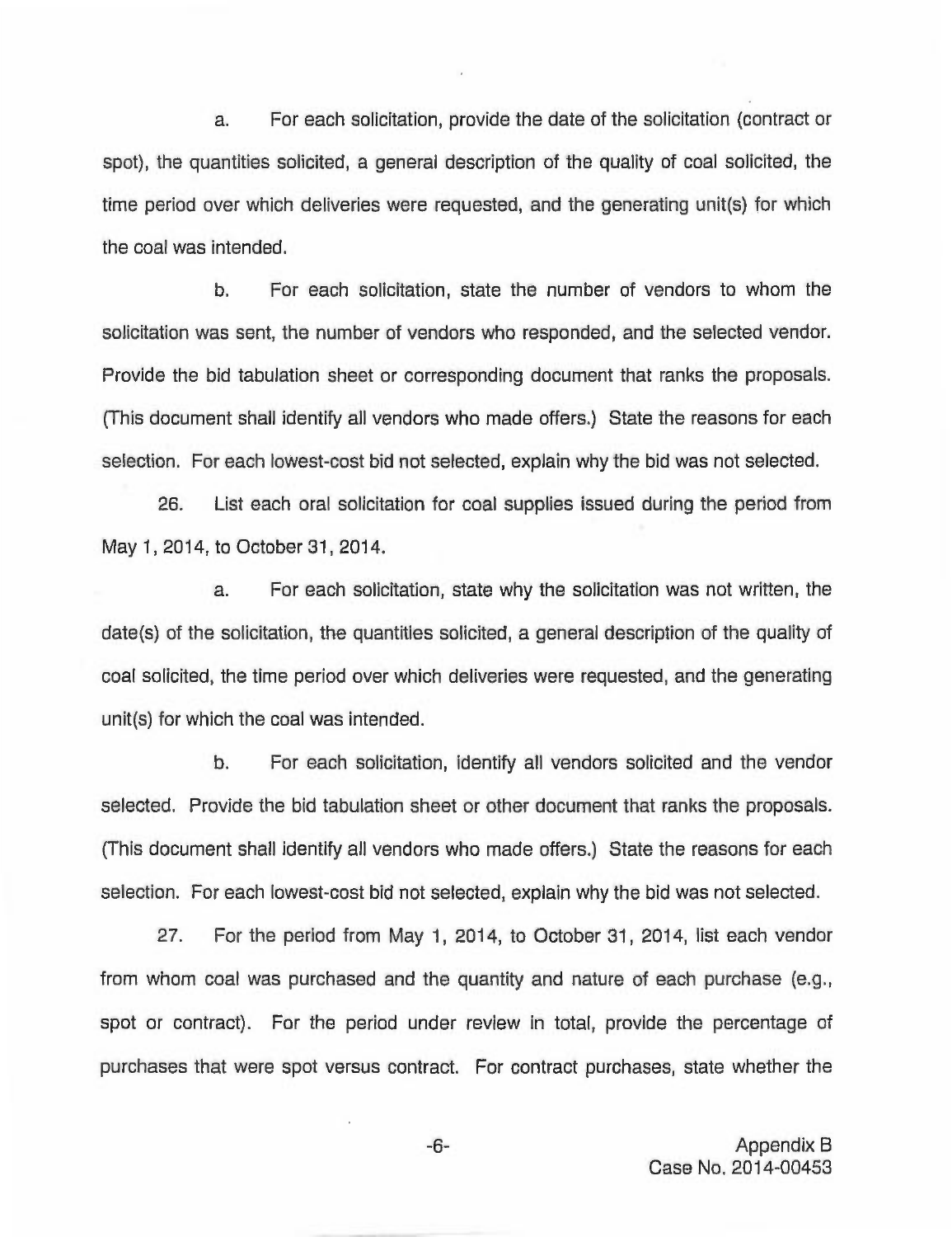contract has been filed with the Commission. If the response is no, explain why it has not been filed.

28. For the period from May 1, 2014, to October 31, 2014, list each vendor from whom natural gas was purchased for generation and the quantity and nature of each purchase (e.g., spot or contract). For the period under review in total, provide the percentage of purchases that were spot versus contract. For contract purchases, state whether the contract has been filed with the Commission. If the response is no, explain why it has not been filed.

29. State whether LG&E engages in hedging activities for its coal or natural gas purchases used for generation. If the response is yes, describe the hedging activities in detail.

30. For each generating station or unit for which a separate coal pile is maintained, state for the period from May 1, 2014, to October 31, 2014, the actual amount of coal burned in tons, actual amount of coal deliveries in tons, total kWh generated, and actual capacity factor at which the plant operated.

31. a. During the period from May 1, 2014, to October 31, 2014, have there been any changes to LG&E's written policies and procedures regarding its fuel procurement?

- b. If yes,
	- (1) Describe the changes;
	- (2) State the date(s) the changes were made;
	- (3) Explain why the changes were made; and
	- (4) Provide the written policies and procedures as changed.

-7- Appendix B Case No. 2014-00453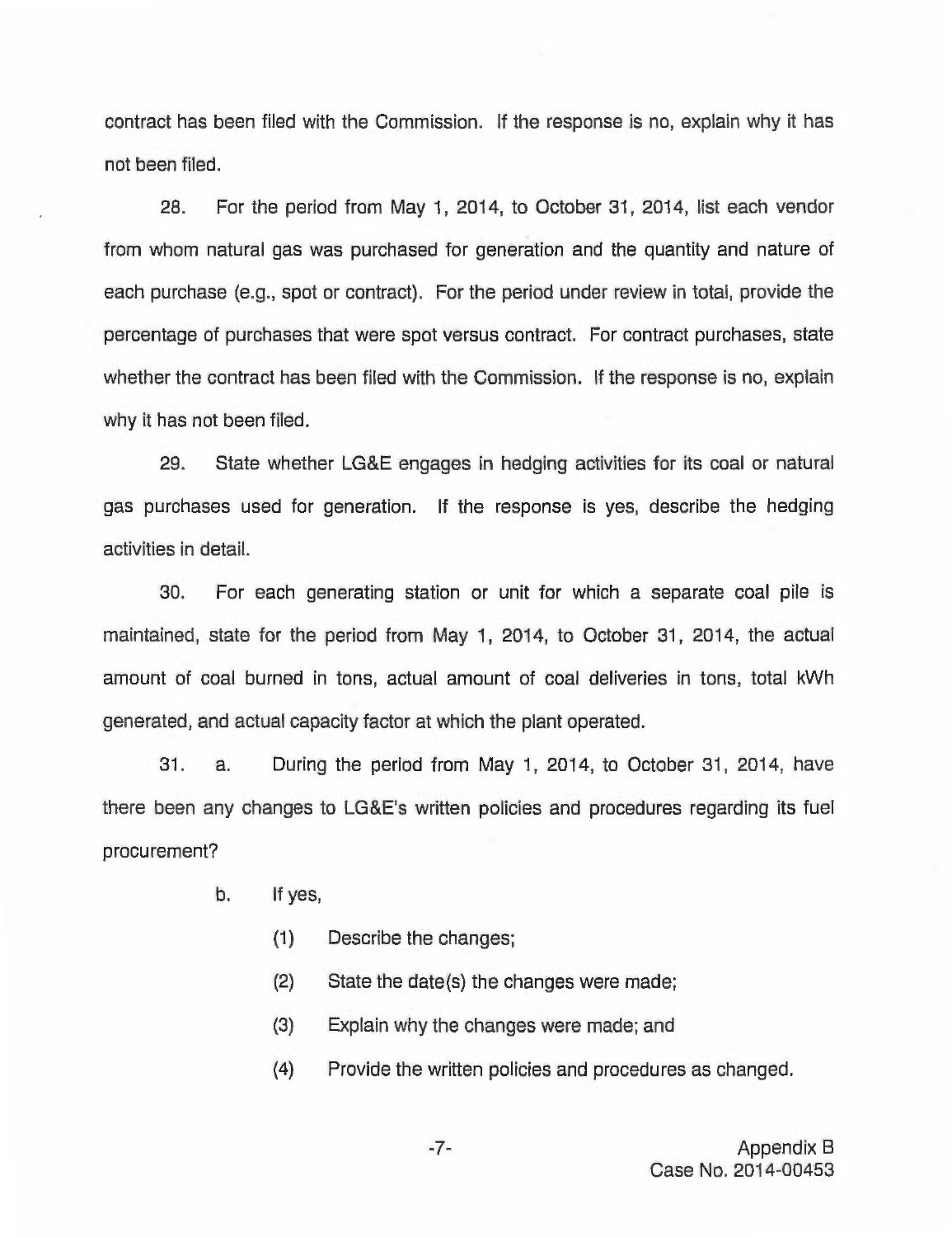c. If no, provide the date when LG&E's current fuel procurement policies and procedures were last changed, when they were last provided to the Commission, and identify the proceeding in which they were provided.

32. a. State whether LG&E is aware of any violations of its policies and procedures regarding fuel procurement that occurred prior to or during the period from May 1, 2014, to October 31, 2014.

b. If the response is yes, for each violation:

(1) Describe the violation;

violation; and (2) Describe the action(s) that LG8E took upon discovering the

(3) Identify the person(s) who committed the violation.

33. Identify and explain the reasons for all changes in the organizational structure and personnel of the departments or divisions that are responsible for LG&E's fuel procurement activities that occurred during the period from May 1, 2014, to October 31, 2014.

34. a. Identify all changes that LG8E made during the period from May 1, 2014, to October 31, 2014, to its maintenance and operation practices that affect fuel usage at LG&E's generation facilities.

b. Describe the impact of these changes on LG&E's fuel usage.

35. a. List all intersystem sales during the period from May 1, 2014, to October 31, 2014, in which LG&E used a third party's transmission system.

b. For each sale listed above: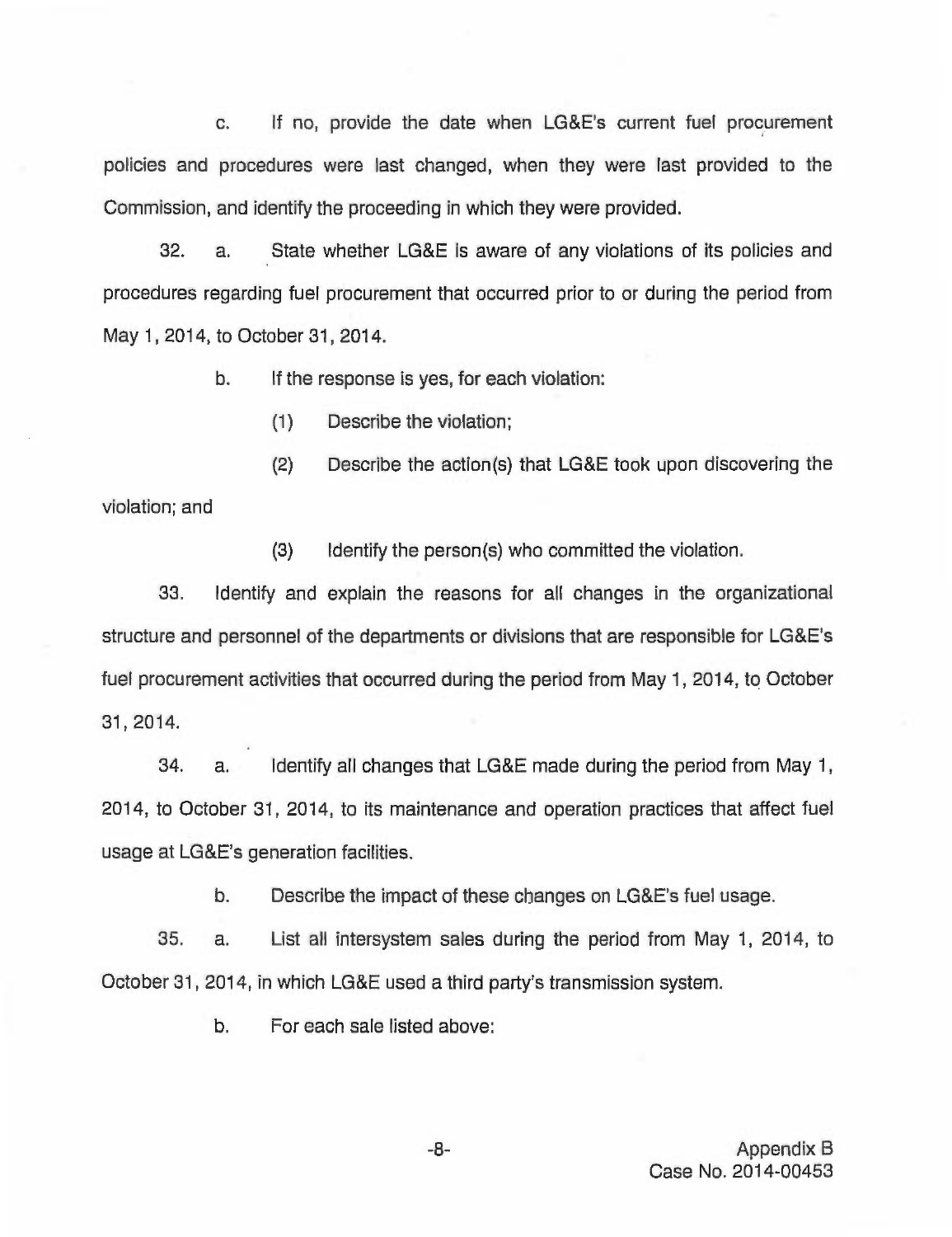(1) Describe how LG&E addressed, for FAC reporting purposes, the cost of fuel expended to cover any line losses incurred to transmit its power across the third party's transmission system; and

(2) State the line-loss factor used for each transaction and describe how such line-loss factor was determined.

36. Describe each change that LG&E made to its methodology for calculating intersystem sales line losses during the period from May 1, 2014, to October 31, 2014.

37. State whether LG&E has solicited bids for coal with the restriction that it was not mined through strip mining or mountaintop removal. If the response is yes, explain the reasons for the restriction on the solicitation, the quantity in tons and price per ton of the coal purchased as a result of this solicitation, and the difference between the price of this coal and the price it could have obtained for the coal if the solicitation had not been restricted.

38. List LG&E's generating units in economic dispatch order. State whether LG&E's generating units were operated in economic dispatch order during the period under review. If the response is no, explain.

39. By month, provide the \$/MWh of fuel costs allocated each to native load and off-system sales for November 2012 through the most recent month available. Include in the response the calculations supporting the \$/MWh amounts.

> Appendix B Case No. 2014-00453

 $-9-$